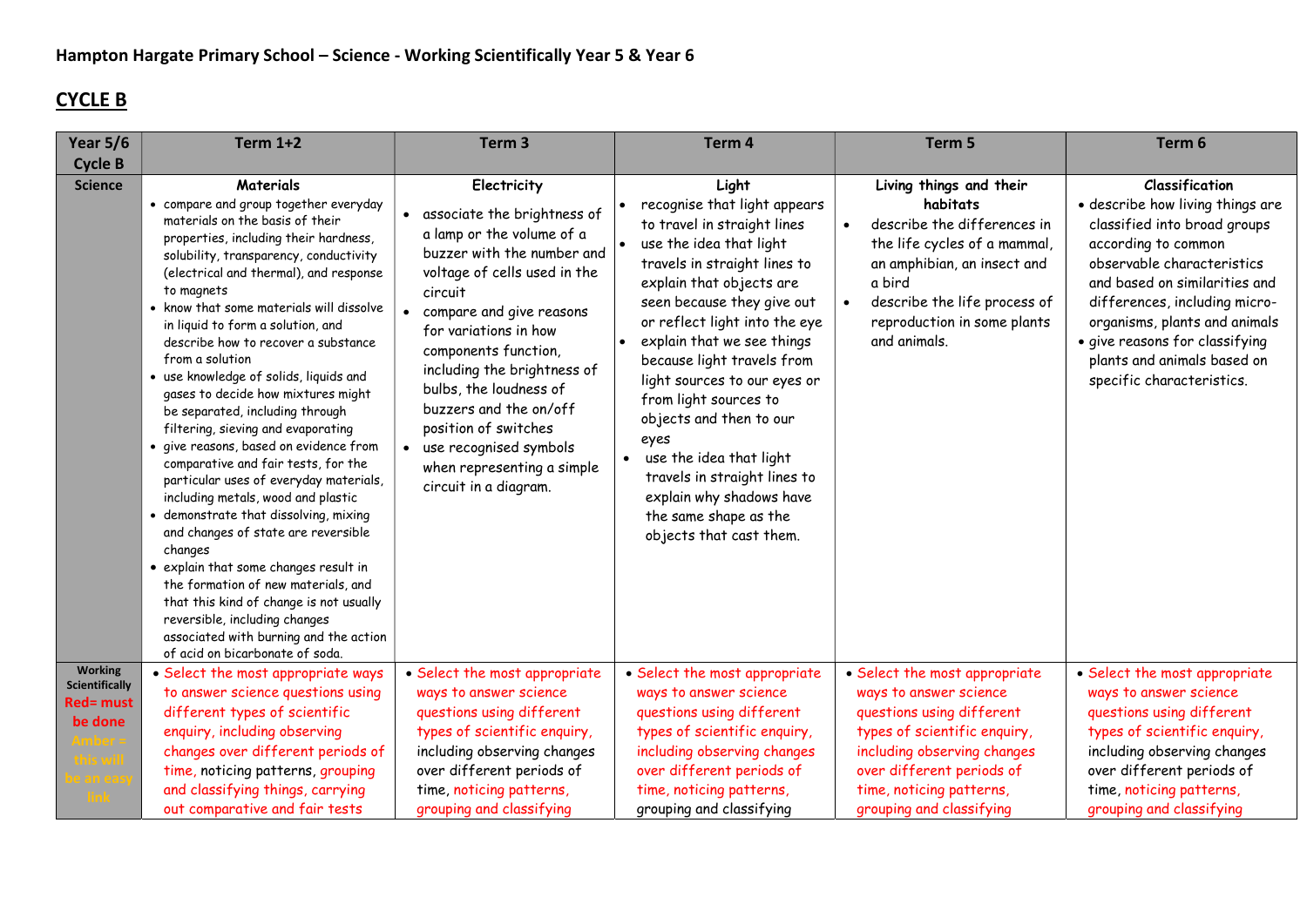| and finding things out using a                                 | things, carrying out                                       | things, carrying out                                       | things, carrying out                                      | things, carrying out                              |
|----------------------------------------------------------------|------------------------------------------------------------|------------------------------------------------------------|-----------------------------------------------------------|---------------------------------------------------|
| wide range of secondary sources.                               | comparative and fair tests                                 | comparative and fair tests                                 | comparative and fair tests and                            | comparative and fair tests and                    |
| · planning different types of                                  | and finding things out using                               | and finding things out using                               | finding things out using a wide                           | finding things out using a wide                   |
| scientific enquiries to answer                                 | a wide range of secondary                                  | a wide range of secondary                                  | range of secondary sources.                               | range of secondary sources.                       |
| questions, including recognising                               | sources.                                                   | sources.                                                   | · planning different types of                             | · planning different types of                     |
| and controlling variables where                                | · planning different types of                              | · planning different types of                              | scientific enquiries to answer                            | scientific enquiries to answer                    |
| necessary                                                      | scientific enquiries to                                    | scientific enquiries to                                    | questions, including                                      | questions, including                              |
| · taking measurements, using a                                 | answer questions, including                                | answer questions, including                                | recognising and controlling                               | recognising and controlling                       |
| range of scientific equipment,                                 | recognising and controlling                                | recognising and controlling                                | variables where necessary                                 | variables where necessary                         |
| with increasing accuracy and                                   | variables where necessary                                  | variables where necessary                                  | · taking measurements, using a                            | · taking measurements, using a                    |
| precision, taking repeat readings                              | · taking measurements, using a                             | · taking measurements, using a                             | range of scientific equipment,                            | range of scientific equipment,                    |
| when appropriate                                               | range of scientific                                        | range of scientific                                        | with increasing accuracy and                              | with increasing accuracy and                      |
| · recording data and results of                                | equipment, with increasing                                 | equipment, with increasing                                 | precision, taking repeat                                  | precision, taking repeat                          |
| increasing complexity using                                    | accuracy and precision,                                    | accuracy and precision,                                    | readings when appropriate                                 | readings when appropriate                         |
| scientific diagrams and labels,                                | taking repeat readings when                                | taking repeat readings when                                | • recording data and results of                           | · recording data and results of                   |
| classification keys, tables,                                   | appropriate                                                | appropriate                                                | increasing complexity using                               | increasing complexity using                       |
| scatter graphs, bar and line                                   | · recording data and results                               | · recording data and results                               | scientific diagrams and labels,                           | scientific diagrams and labels,                   |
| graphs                                                         | of increasing complexity                                   | of increasing complexity                                   | classification keys, tables,                              | classification keys, tables,                      |
| · using test results to make                                   | using scientific diagrams and                              | using scientific diagrams and                              | scatter graphs, bar and line                              | scatter graphs, bar and line                      |
| predictions to set up further                                  | labels, classification keys,                               | labels, classification keys,                               | graphs                                                    | graphs                                            |
| comparative and fair tests                                     | tables, scatter graphs, bar                                | tables, scatter graphs, bar                                | · using test results to make                              | · using test results to make                      |
| • reporting and presenting findings                            | and line graphs                                            | and line graphs                                            | predictions to set up further                             | predictions to set up further                     |
| from enquiries, including                                      | · using test results to make                               | · using test results to make                               | comparative and fair tests                                | comparative and fair tests                        |
| conclusions, causal relationships                              | predictions to set up further                              | predictions to set up further                              | • reporting and presenting                                | • reporting and presenting                        |
| and explanations of and degree of                              | comparative and fair tests                                 | comparative and fair tests                                 | findings from enquiries,                                  | findings from enquiries,                          |
| trust in results, in oral and                                  | • reporting and presenting                                 | • reporting and presenting                                 | including conclusions, causal                             | including conclusions, causal                     |
| written forms such as displays                                 | findings from enquiries,                                   | findings from enquiries,                                   | relationships and explanations                            | relationships and explanations                    |
| and other presentations                                        | including conclusions, causal                              | including conclusions, causal                              | of and degree of trust in<br>results, in oral and written | of and degree of trust in                         |
| · identifying scientific evidence                              | relationships and                                          | relationships and                                          |                                                           | results, in oral and written                      |
| that has been used to support or<br>refute ideas or arguments. | explanations of and degree<br>of trust in results, in oral | explanations of and degree<br>of trust in results, in oral | forms such as displays and<br>other presentations         | forms such as displays and<br>other presentations |
|                                                                | and written forms such as                                  | and written forms such as                                  | · identifying scientific evidence                         | · identifying scientific evidence                 |
|                                                                |                                                            | displays and other                                         | that has been used to support                             | that has been used to support                     |
|                                                                | displays and other<br>presentations                        | presentations                                              | or refute ideas or arguments.                             | or refute ideas or arguments.                     |
|                                                                | · identifying scientific                                   | · identifying scientific                                   |                                                           |                                                   |
|                                                                | evidence that has been used                                | evidence that has been used                                |                                                           |                                                   |
|                                                                | to support or refute ideas or                              | to support or refute ideas or                              |                                                           |                                                   |
|                                                                | arguments.                                                 | arguments.                                                 |                                                           |                                                   |
|                                                                |                                                            |                                                            |                                                           |                                                   |
|                                                                |                                                            |                                                            |                                                           |                                                   |

L